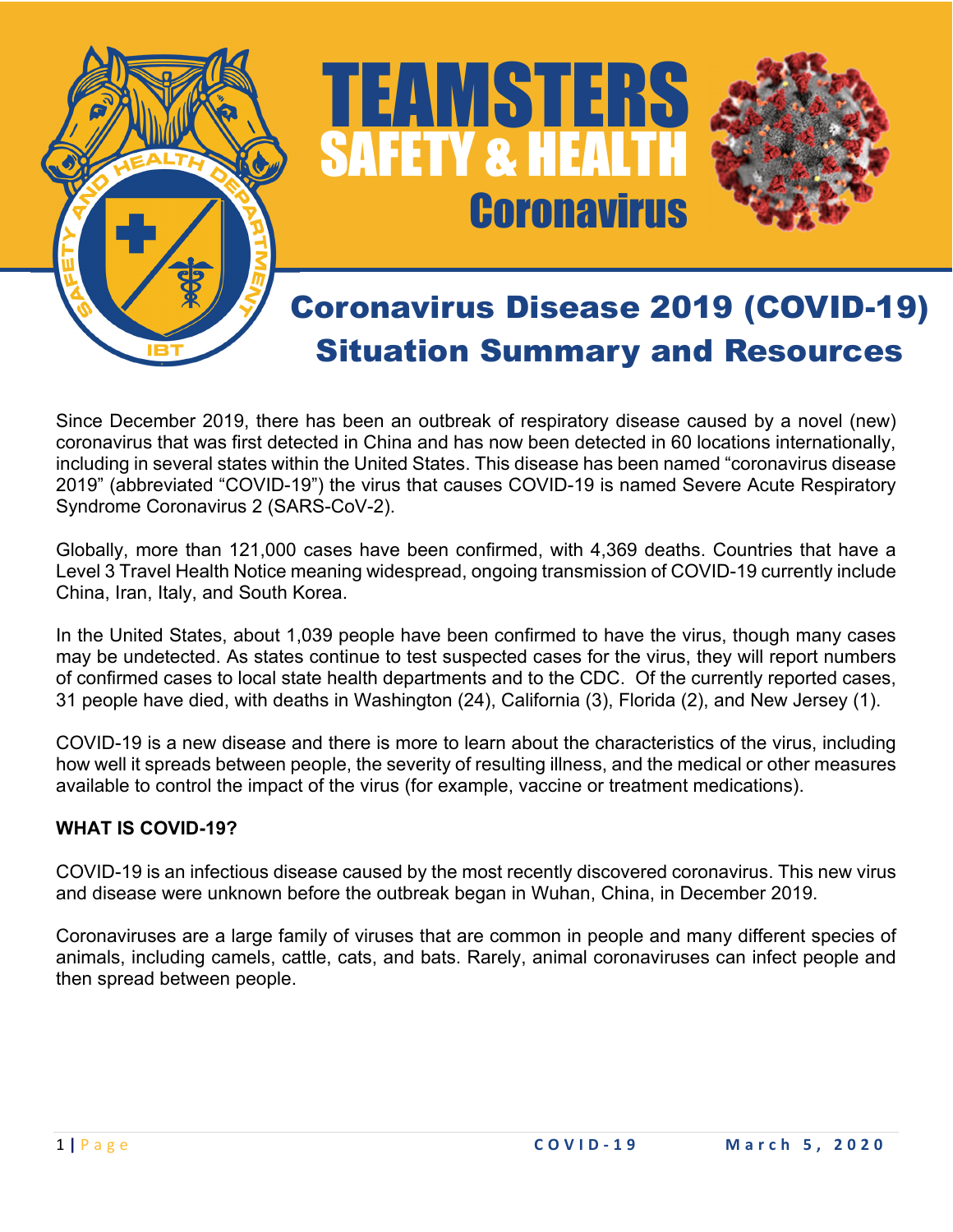



#### **WHY IS COVID-19 CAUSE FOR CONCERN?**

- o It can kill healthy adults in addition to elderly people with existing health problems. According to a recent statement form the World Health Organization (WHO), globally, about 3.4% of confirmed patients have died; this rate would make it many times more severe than typical seasonal influenza, putting it somewhere between the 1957 influenza pandemic (0.6%) and the 1918 influenza pandemic (2%).2
- o It is transmitted quite efficiently. The average infected person can spread the disease to two or three others, and,
- o Symptoms of COVID-19 appear within two to 14 days after exposure and there is strong evidence that it can be transmitted by people who are just mildly ill or even pre-symptomatic. COVID-19 patients can shed virus 24-48 hours prior to appearance of symptoms.

#### **HOW DOES COVID-19 SPREAD?**

Current understanding about how COVID-19 spreads is largely based on what is known about similar coronaviruses. However, this is a changing situation and there is ongoing research on the ways COVID-19 is spread.

The virus that causes COVID-19 seems to be spreading easily in the community ("community spread"). Infected patients have spread the virus to healthcare workers and may have to emergency responders as well.

#### **PERSON-TO-PERSON SPREAD**

A person starts being contagious during the "incubation period," the time between catching the virus and beginning to have symptoms of the disease, which is up to 14 days.This estimate will be updated as more data become available.

The virus is thought to spread mainly via the routes below:

- $\circ$  Between people who are in close contact with one another (within about 6 feet).
- o Respiratory droplets produced when an infected person coughs or sneezes.
	- These droplets can land in the mouths or noses of people who are nearby or possibly be inhaled into the lungs.
- o People are thought to be **most** contagious when they are most symptomatic (the sickest).
- $\circ$  Some spread might be possible before people show symptoms; there have been reports of this occurring with this new coronavirus, but this is not thought to be the main way the virus spreads.

#### **SPREAD FROM CONTACT WITH INFECTED SURFACES OR OBJECTS**

It may be possible that a person can get COVID-19 by touching a surface or object that has the virus on it and then touching their own mouth, nose, or possibly their eyes, but this is not thought to be the main way the virus spreads.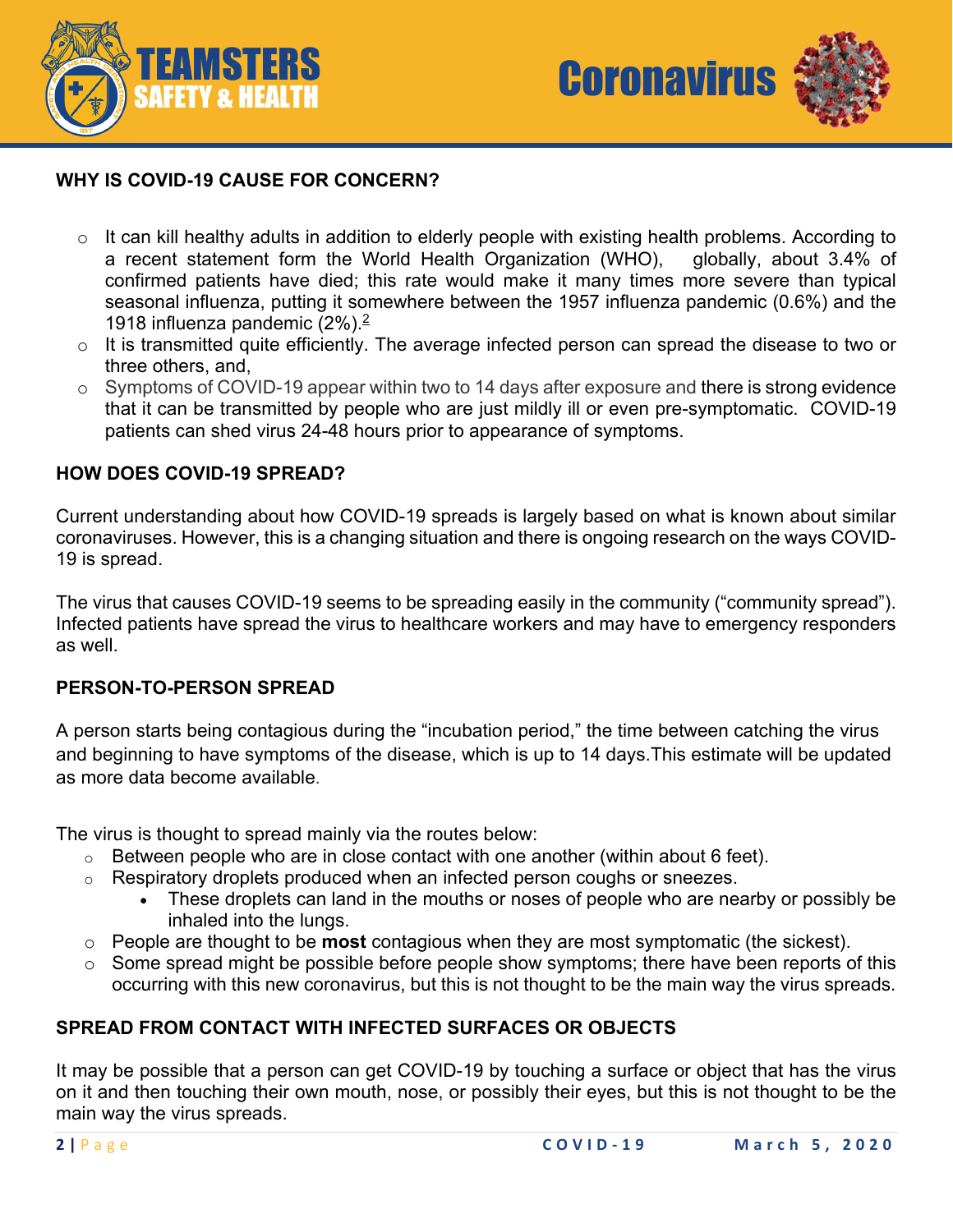



According to the CDC, "In general, because of poor survivability of these coronaviruses on surfaces, there is likely very low risk of spread from products or packaging that are shipped over a period of days or weeks at ambient temperatures."

#### **WHAT ARE THE SYMPTOMS OF COVID-19?**

According to the World Health Organization (WHO), "Most patients (80%) experienced mild illness…approximately 14% experienced severe disease and 5% were critically ill."

Older people, and those with underlying medical problems like high blood pressure, heart problems or diabetes, are more likely to develop serious illness.

- o The most common symptoms of COVID-19 are fever, tiredness, and dry cough.
- o Some patients may have aches and pains, nasal congestion, runny nose, sore throat or diarrhea.
- o These symptoms are usually mild and begin gradually.
- o Around 1 out of every 6 people who get COVID-19 becomes seriously ill and develops difficulty breathing. Older people, and those with underlying medical problems like high blood pressure, heart problems or diabetes, are more likely to develop serious illness.
- o Some people become infected but don't develop any symptoms and don't feel unwell. Most people (about 80%) recover from the disease without needing special treatment.
- $\circ$  Globally, 3.4% of people with the disease have died. The mortality rate is subject to change.

People with fever, cough and difficulty breathing should seek medical attention.

#### **IS THERE A VACCINE, DRUG, OR TREATMENT FOR COVID-19?**

- o To date, there is no vaccine and no specific antiviral medicine to prevent or treat COVID-2019. Possible vaccines and some specific drug treatments to prevent and treat COVID-19 are under investigation.
- o Those affected should receive care to relieve symptoms.
- o Antibiotics do not work against COVID-19 because it is caused by a virus. They only work on bacterial infections.
- o People with serious illnesses should be hospitalized. Most patients recover thanks to supportive care.

#### **WHICH WORKERS ARE AT INCREASED RISK?**

Several workers employed at a long-term care facility as well as firefighters in Washington State and two health care workers in California have been either quarantined or diagnosed with COVID-19.

Working people are at increased risk if they frequently interact with potentially infected or infected individuals.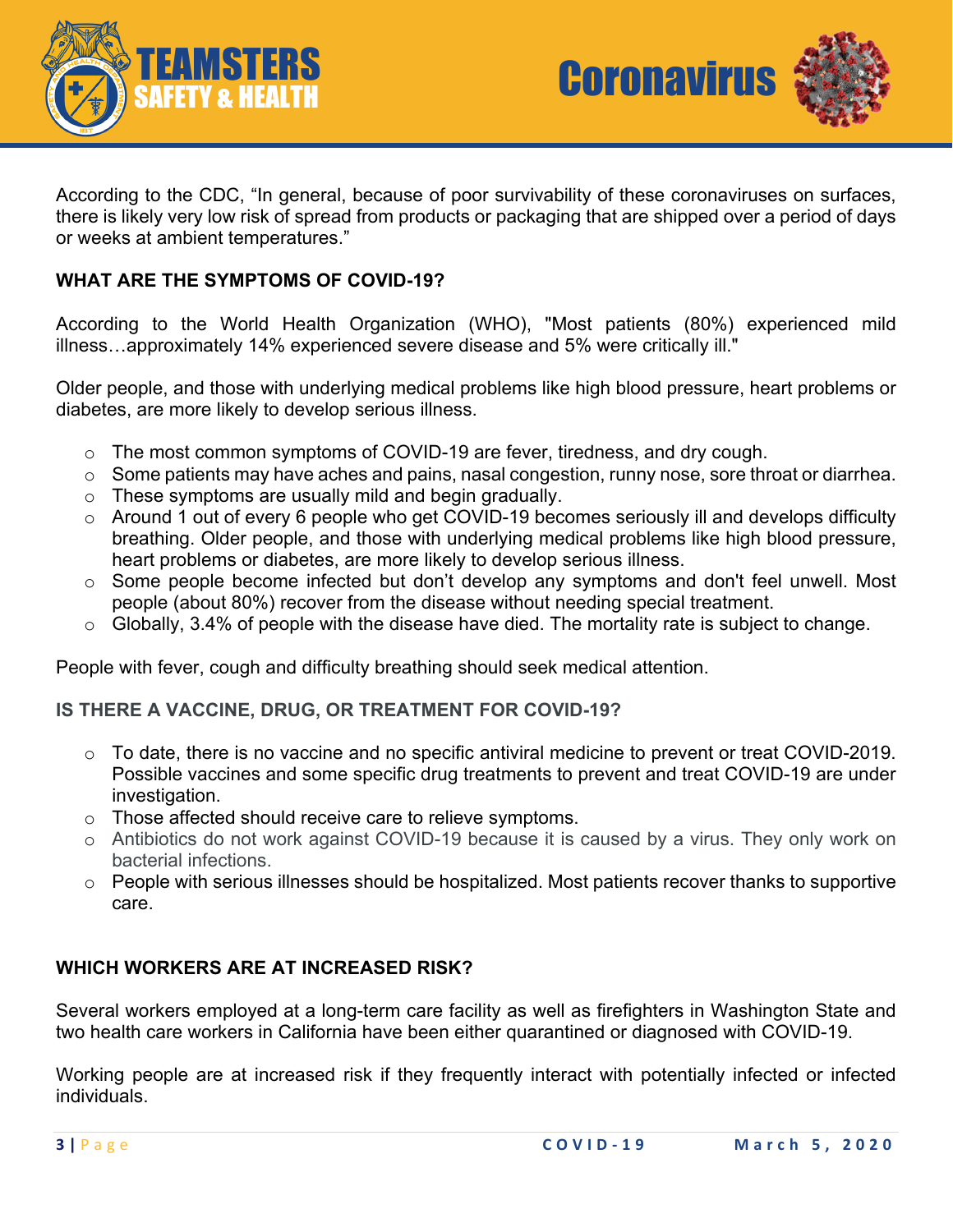



#### **Workers who are at increased risk include:**

- o Health care workers;
- o Emergency responders (e.g., law enforcement, firefighters, EMTs);
- o Airline operations (e.g., pilots, flight attendants, other airport workers);
- o Other transportation operations;
- o Correctional workers;
- o Educators;
- o Cleaning workers;
- o Death workers;
- o Workers who have been identified as "essential personnel" by their employers during an outbreak or quarantine; and
- o Other workers with broad exposure to the public.

#### **WHAT ARE THE MOST EFFECTIVE WAYS TO PROTECT WORKERS?**

Measures for protecting workers from exposure to, and infection with, the novel coronavirus, COVID-19 depend on the type of work being performed and exposure risk, including potential for interaction with infectious people and/or contaminated work environments. Employers should adopt infection control strategies based on a thorough hazard assessment, following the '*hierarchy of controls,'* including using appropriate combinations of engineering and administrative controls, safe work practices, and personal protective equipment (PPE) to prevent worker exposures. Some OSHA standards that apply to prevent occupational exposure to COVID-19 also require employers to train workers on elements of infection prevention, including PPE.

For information on risks and protective measures in affected sectors, check the IBT website, and see links to OSHA, CDC and other federal and state agencies at the end of this fact sheet.

#### **HEALTH AND SAFETY MEASURES**

- o Develop comprehensive workplace plans to identify potential exposure routes, establish controls to mitigate risk and implement training procedures.
- o Emphasize personal hygiene practices, hand-washing, and respiratory etiquette.
- o Ensure there are adequate supplies of personal protective equipment, especially N95 respirators, and respirator fit testing is conducted.
- o Develop protocols to clean and disinfect frequently-touched objects and surfaces.
- o Develop protocols in case of a workplace or community outbreak, including possible selfquarantine or workplace quarantine.
- o Plan for supply shortages, triage, prioritization, and other contingencies.
- o Consult the Centers for Disease Control and Prevention (CDC) before hosting and attending events or large gatherings. CDC recommendations may change as the situation evolves.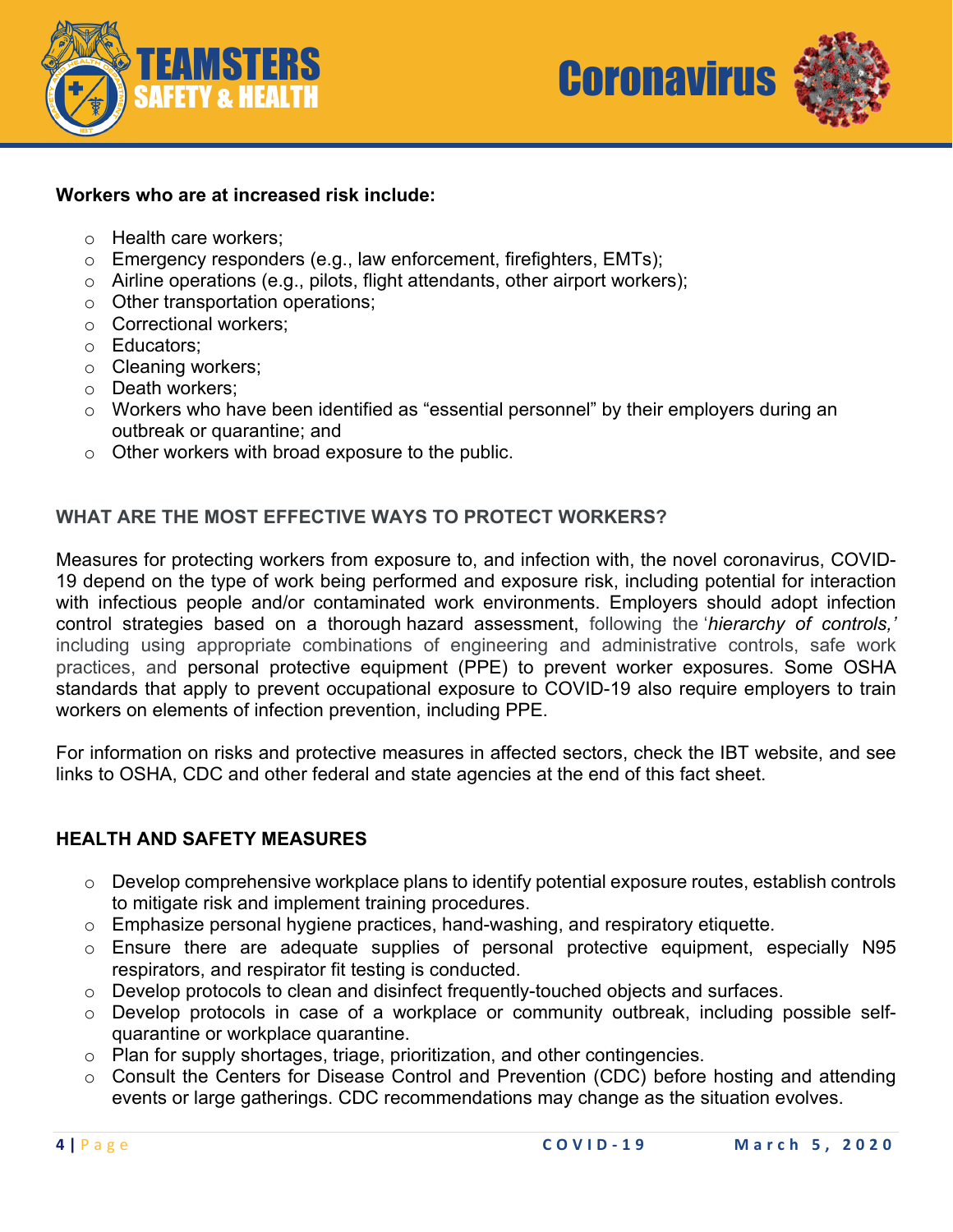



#### **EMPLOYMENT POLICIES**

As a union, the rights and benefits we have fought for can help to prevent disease and help people who do become ill, including:

- o Mandatory training for any required personal protective equipment uses.
- o Adequate, non-punitive sick leave policies that encourage sick workers to stay at home without the loss of pay, benefits, seniority or other benefits.
- o Family leave policies that allow people to stay home to take care of household members.
- $\circ$  Financial remedies for unemployment scenarios, where people are not able to be at work or are required to work overtime to take care of patients.
- o Access to quality and affordable health care.

### **WHAT IS THE CURRENT RISK STATUS OF COVID-19 IN THE UNITED STATES?**

The World Health Organization (WHO) has declared COVID-19 a pandemic, however, this is a rapidly evolving situation and the risk assessment for the US will be updated as needed. While COVID-19 is NOT widespread in the US, as more testing is conducted on suspected cases, this situation could change *rapidly*.

- For the general American public, who are unlikely to be exposed to this virus at this time, the immediate health risk from COVID-19 is low.
- People in communities where community spread with the virus that causes COVID-19 has been reported are at elevated though still relatively low risk of exposure.
- Healthcare workers exposed to patients with COVID-19, whether they are providing care or cleaning, are at elevated risk of exposure.
- Close contacts of persons with COVID-19 are at elevated risk of exposure.
- Travelers returning from affected international locations with community spread are also at elevated risk of exposure.

#### **WHAT IS EXPECTED TO OCCUR WITH COVID-19 IN THE US?**

As person-to-person spread will continue to occur, more cases of COVID-19 are likely to be identified globally, including more cases in the United States. It is likely that at some point, the widespread transmission of COVID-19 in the United States will occur.

At this time, there is no vaccine to protect against COVID-19 and no medications approved to treat it. Nonpharmaceutical interventions are available.

Widespread transmission of COVID-19 would translate into:

- $\circ$  Large numbers of people needing medical care at the same time.
- $\circ$  Schools, childcare centers, workplaces, and other places for mass gatherings may experience more absenteeism.